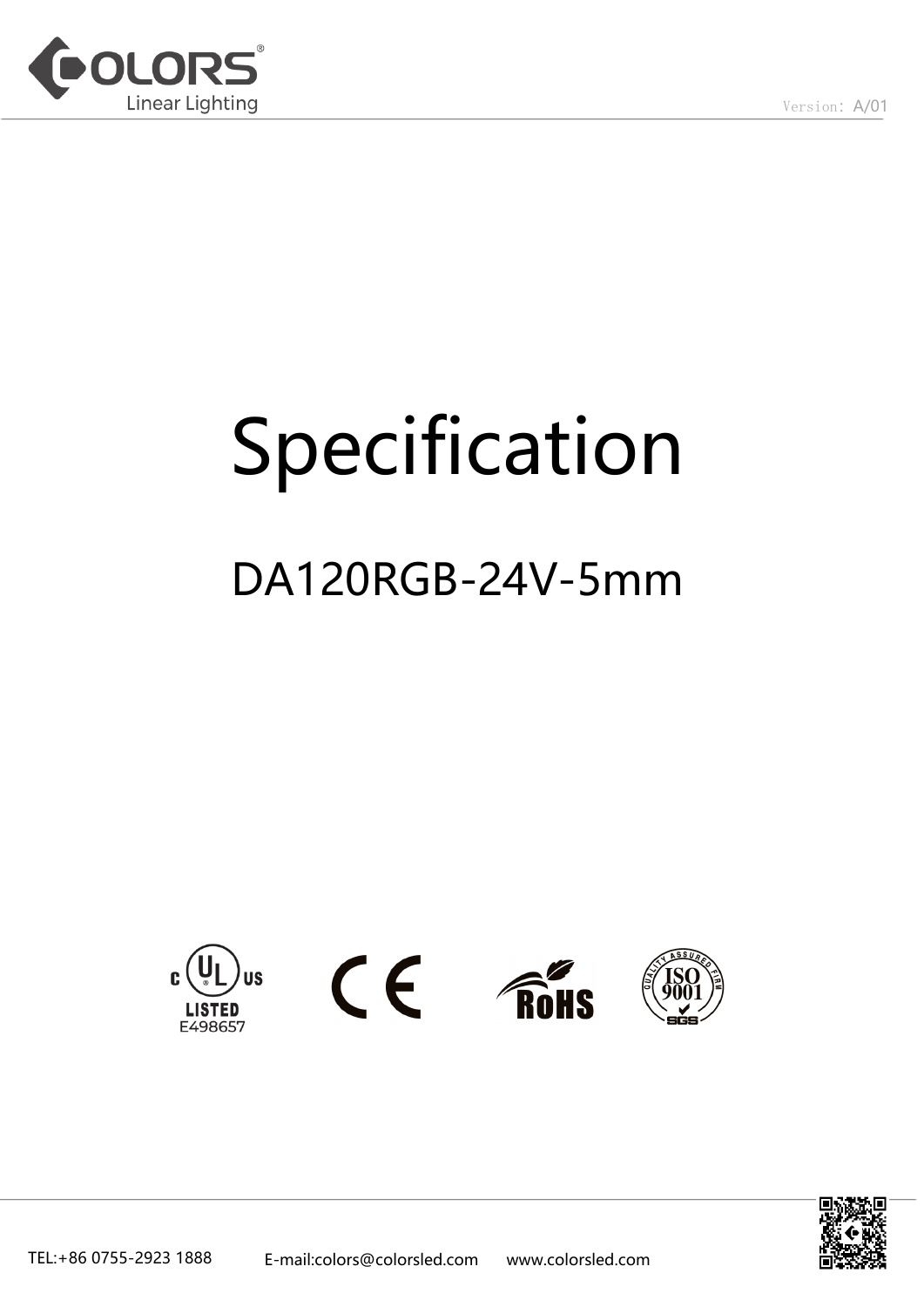

#### ▼General description

- ●RGB colorful strip
- ●Widely adaptable to all types of controllers
- ●High quality FPC, high thermal 3M adhesive, Smallest and thinest with LED RGB
- $\bullet$ Ta: -25~40°C; Tc: 75°C (max)



#### ▼Dimension



※Warranty is based on indoor use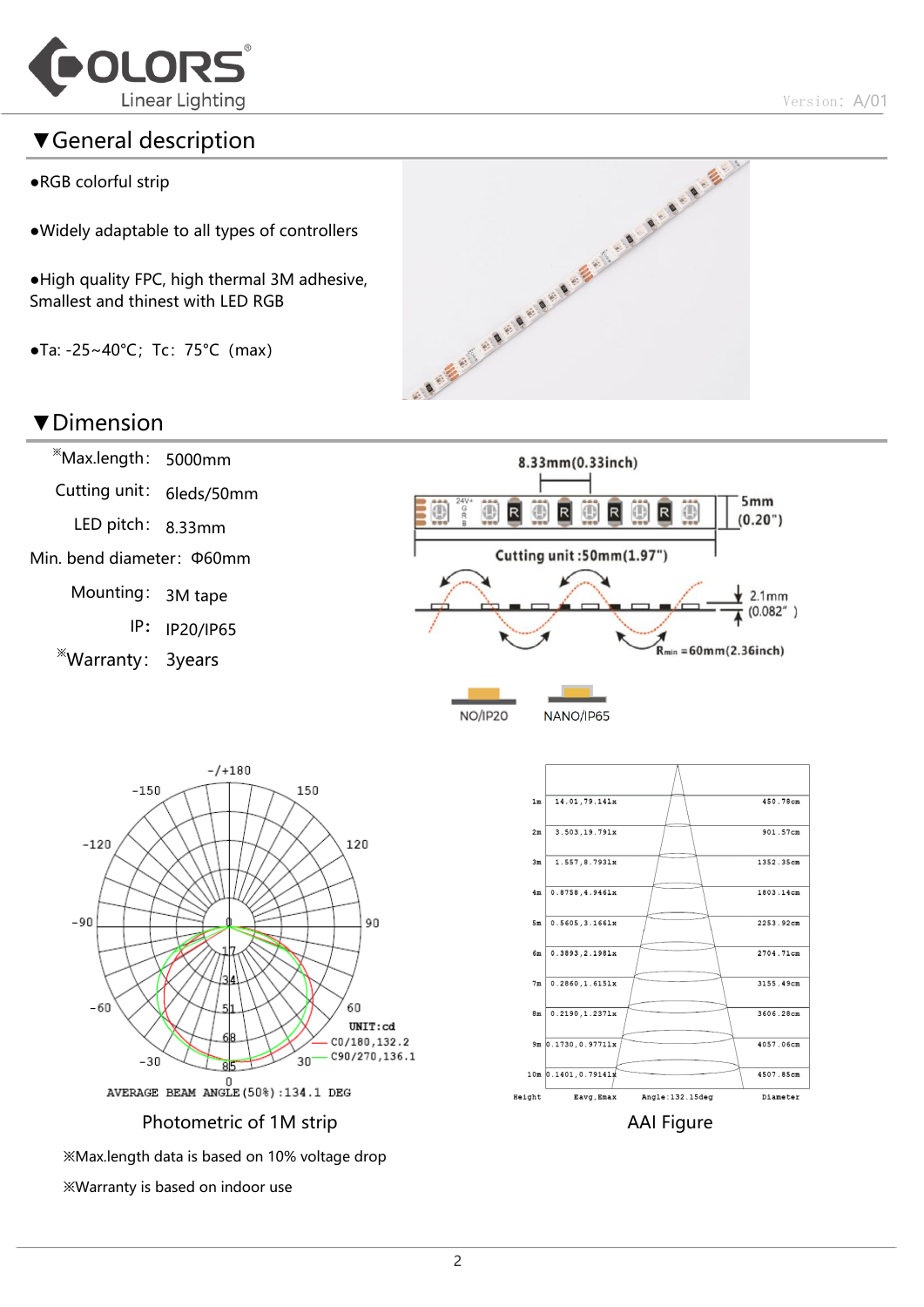

## ▼Electronic & output data

| Input voltage: DC24V                                                           |                                   |            |                  | Rated current: 0.31A(1m) /1.35A(5m) |                            |  |  |  |  |
|--------------------------------------------------------------------------------|-----------------------------------|------------|------------------|-------------------------------------|----------------------------|--|--|--|--|
|                                                                                | Typical Powe: 7.5W(1m) /32.4W(5m) |            | CRI: >0          |                                     |                            |  |  |  |  |
| Max.power: 9 W                                                                 |                                   |            |                  | On-off times: 10000 (test times)    |                            |  |  |  |  |
| Power range: 6.2~9W                                                            |                                   |            | Copper foil: 2oz |                                     |                            |  |  |  |  |
| <b>CRI</b>                                                                     | Color                             | Wavelength | Lumen(lm)        | Im/W                                | Energy<br>efficiency class |  |  |  |  |
| 0                                                                              | Red                               | 625        | 48               | 20                                  |                            |  |  |  |  |
| $\Omega$                                                                       | Green                             | 525        | 212              | 78                                  |                            |  |  |  |  |
| $\mathbf{0}$                                                                   | Blue                              | 470        | 44               | 18                                  |                            |  |  |  |  |
| $\mathbf{0}$                                                                   | <b>RGB</b>                        |            | 293              | 39                                  |                            |  |  |  |  |
| 1. The tolerance of output data can be vary up to 15%                          |                                   |            |                  |                                     |                            |  |  |  |  |
| 2.the output data tested according to IES TM-30-15                             |                                   |            |                  |                                     |                            |  |  |  |  |
| 3. the output data is based on IP20/1 merter, data of 5m in only for reference |                                   |            |                  |                                     |                            |  |  |  |  |
| 4.IP protection process leads changes to size, CCT and luminous flux           |                                   |            |                  |                                     |                            |  |  |  |  |

#### ▼IP Process

| <b>IP Process</b> | Picture   | description | Size        | optional CCT/color for finished<br>product | lumen<br>output rate |
|-------------------|-----------|-------------|-------------|--------------------------------------------|----------------------|
| <b>NO</b>         | NO/IP20   | No proof    | $5mm*2.1mm$ | <b>RGB</b>                                 | 100%                 |
| <b>NA</b>         | NANO/IP65 | Nano-proof  | $5mm*2.1mm$ | <b>RGB</b>                                 | 98%                  |

# ▼Accessories Information

| Name    | Picture | Code          | description                                                                                                                 |
|---------|---------|---------------|-----------------------------------------------------------------------------------------------------------------------------|
| RGB set |         | 23-01-00-0046 | $IM3+MA-5A$<br>Input voltage: 12-24VDC<br>Maximum loaded current: 6A*3CH Max 18A<br>Maximum loaded power:216W/432W(12V/24V) |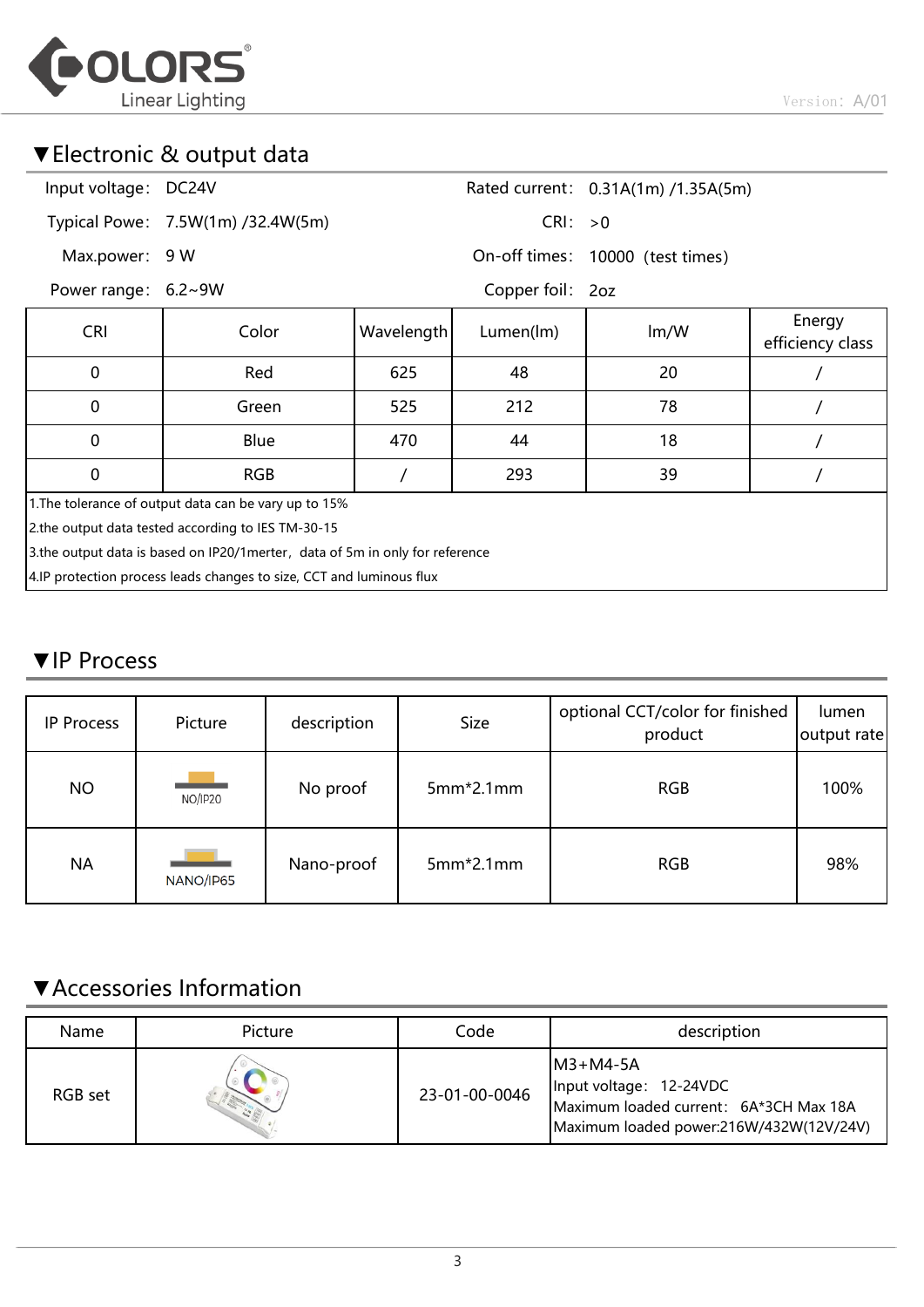

▼Order Code Formats

|    | 1: Category                       |    | 2: LED  |     | $3:$ LED/m             |     | 4: Voltage |                           | 5:FPC Width                   |                        | 6: IP Process            | 7: CRI           |             |     | 8: CCT     |
|----|-----------------------------------|----|---------|-----|------------------------|-----|------------|---------------------------|-------------------------------|------------------------|--------------------------|------------------|-------------|-----|------------|
| D  |                                   | A  | 3838    | 120 | 120 LED                | 24  | 24V        | 05                        | 5 <sub>mm</sub>               | <b>NO</b><br><b>NA</b> | <b>NO</b><br><b>NANO</b> | $\mathbf 0$      | $\mathbf 0$ | RGB | <b>RGB</b> |
| D  | $\overline{\phantom{a}}$          |    | A       |     | 120                    |     | 24         |                           | 05                            |                        | <b>NO</b>                | $\mathbf 0$      |             |     | <b>RGB</b> |
|    | 9: Silk Printing 10: Entery cable |    |         |     | 11: Wire type          |     |            |                           | 12: Wire length 13: Tape type |                        | 14: Label Type           | 15: Strip Length |             |     |            |
| N  | Neutral                           | S. | Single  | A   | red and black<br>cable | 012 | 12cm       | W                         | White 3M                      | C                      | <b>COLORS</b>            | 0500             | 5m          |     |            |
| C  | <b>COLORS</b>                     | D  | Doubel  | B   | SM-male wire           | 020 | 20cm       | Y                         | Yellow 3M                     | S.                     | Customized               |                  |             |     |            |
| S. | Customized X                      |    | Nothing | C   | SM-female<br>wire      | 050 | 50cm       | $\mathsf{R}$              | Red tape                      |                        |                          |                  |             |     |            |
|    |                                   |    |         | X   | Nothing                | 100 | 100cm      | $\boldsymbol{\mathsf{X}}$ | Nothing                       |                        |                          |                  |             |     |            |
|    |                                   |    |         |     |                        | 0   | Nothing    |                           |                               |                        |                          |                  |             |     |            |
|    | $\mathsf{N}$                      |    | S       |     | A                      |     | 012        |                           | W                             |                        | C                        | 0500             |             |     |            |
|    |                                   |    |         |     |                        |     |            |                           | DA1202405NO-0RGBNSA012WC0500  |                        |                          |                  |             |     |            |

# ▼Packing

### Colors brand package



#### General customized package



| <b>IP Process</b> | Product<br>size(mm) | <b>Product quantity</b><br>(m/reel) | Product<br>quantity<br>(m/case) | weight(kq) | Product net Net weight per box<br>(kg) | Gross weight   Package size <br>(kg) | (cm)     |  |
|-------------------|---------------------|-------------------------------------|---------------------------------|------------|----------------------------------------|--------------------------------------|----------|--|
| ΝO                | 5000*5*2.1          |                                     | 400                             | 0.095      | 7.6                                    | 8.74                                 | 41*41*26 |  |
| ΝA                | 5000*5*2.1          |                                     | 400                             | 0.097      | 7.76                                   | 8.924                                | 41*41*26 |  |

Remark: data with 10% tolerance